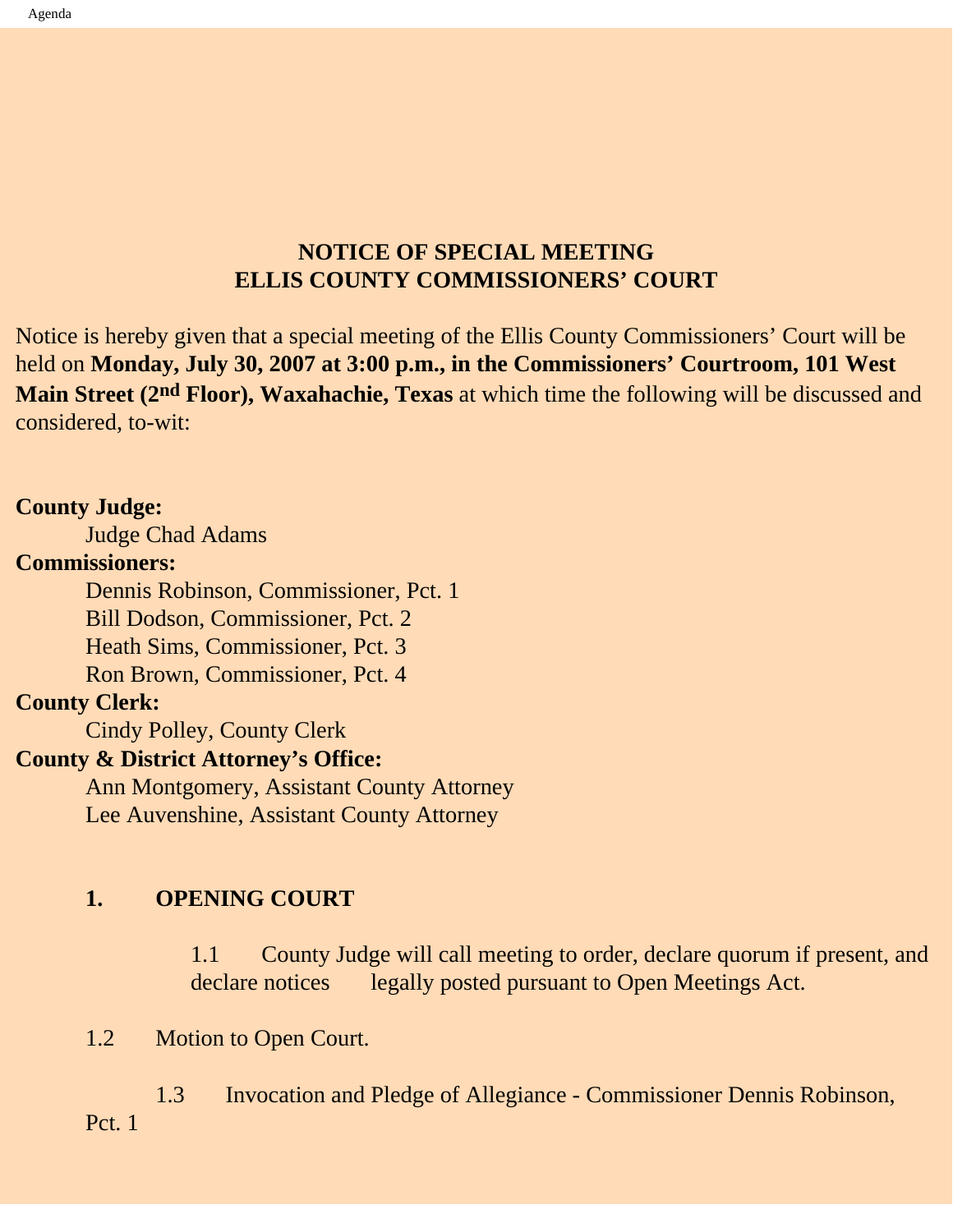## **2. ADMINISTRATIVE**

 2.1 Consideration and action to select the underwriter(s) recommended for the Ellis County General Obligation Bond Series 2007. - Chad Adams, Ellis County Judge

 2.2 Consideration and action to approve a contract with Directionz for filming a commercial for the Dallas Morning News at the Ellis County Courthouse on August 1, 2007.

- Holly Davis, Special Projects Director

 2.3 Consideration and action to approve the recommendation by the Architect & Engineering  $(A \times E)$  selection committee to negotiate a contract with the top ranked A  $&$  E firm, and as a result of the A  $&$  E Request for Qualifications (RFQ) selection process.

Joe White, County Engineer

 2.4 Consideration and action to approve a contract for Professional Services between LGS (Local Government Solutions) and the Ellis County Clerk, to provide imaging and indexing services for records in the care and custody of the County Clerk.

Cindy Polley, County Clerk

## **3. DEPARTMENT OF COUNTY DEVELOPMENT Consideration and action regarding the following presented by Delton Ake, Director Department of Development:**

3.1 To approve a preliminary plat for Aday Estates, 37 lots, DSD INTERESTS, Pct. 3

#### **4. RECESS TO CONVENE TO EXECUTIVE SESSION**

### **5. EXECUTIVE SESSION**

"The Commissioners' Court of Ellis County reserves the right to adjourn into **Executive Session** at any time during the course of this meeting to discuss any of the matters listed in this agenda, in the order deemed appropriate, as authorized by Texas Government Code §551.074**,** or to seek the advice of its attorney and/or other attorneys representing Ellis